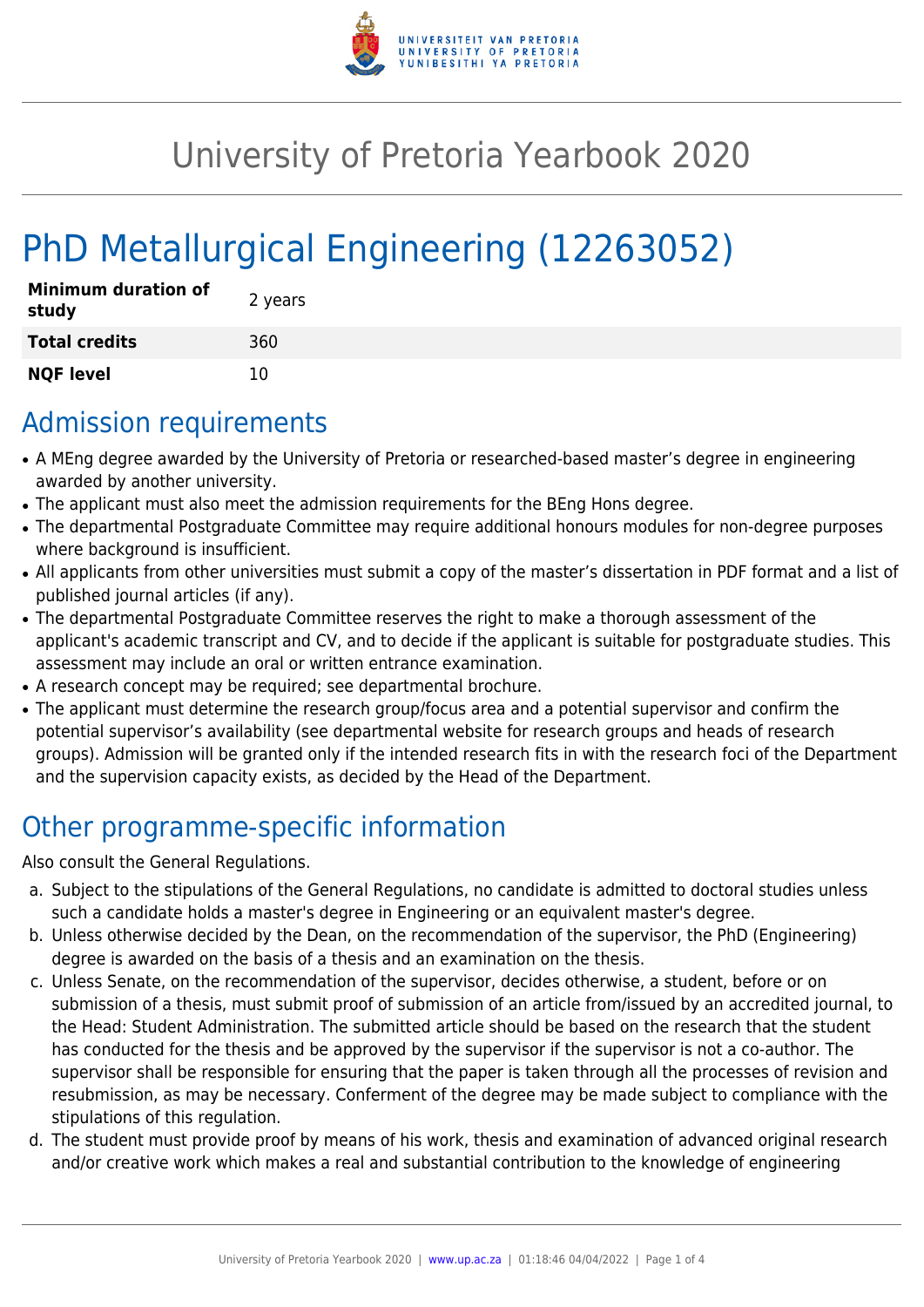

science and/or practice.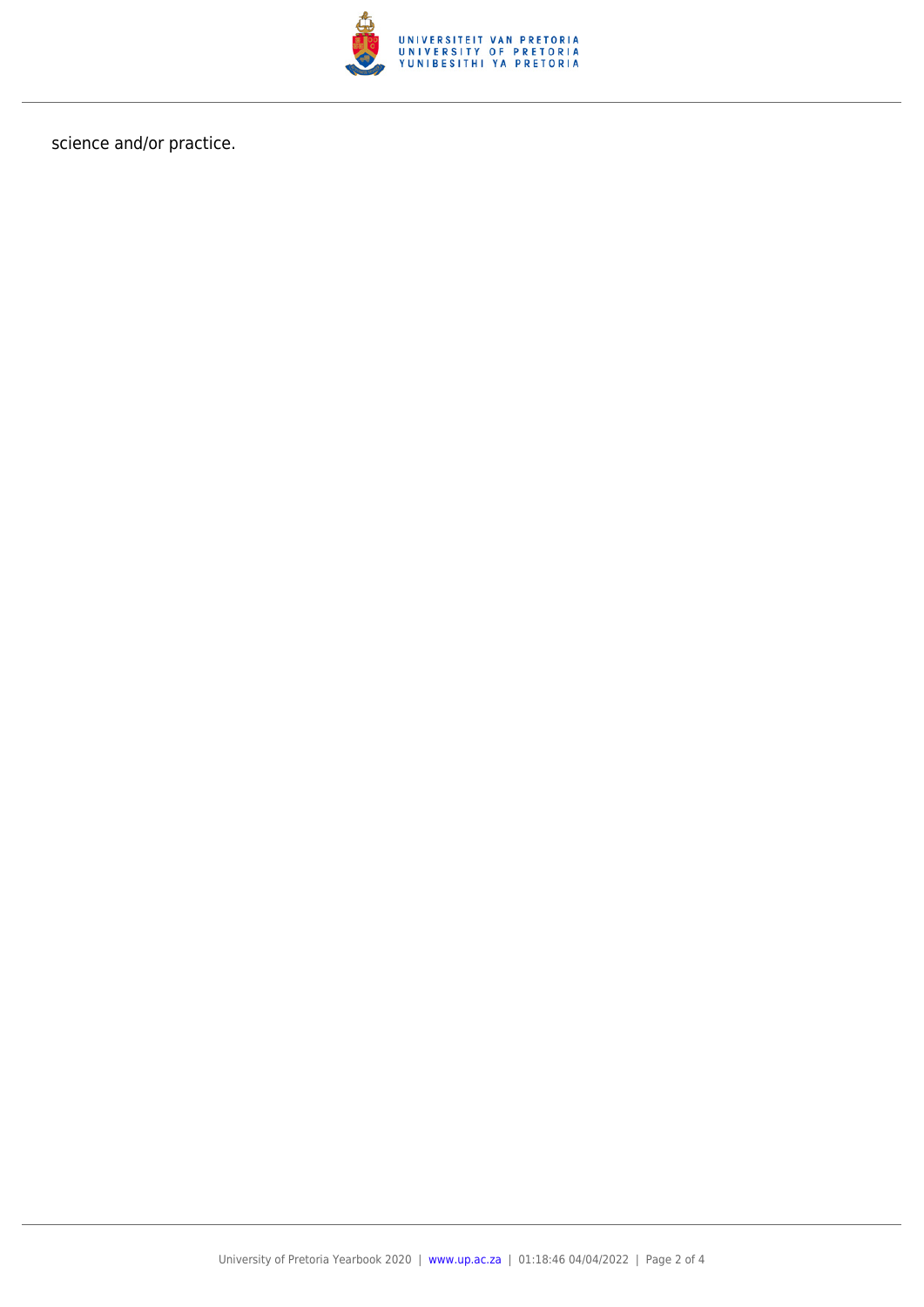

### Curriculum: Year 1

**Minimum credits: 360**

#### **Core modules**

[Thesis: Metallurgical engineering 990](https://www.up.ac.za/faculty-of-education/yearbooks/2020/modules/view/MIN 990) (MIN 990) - Credits: 360.00